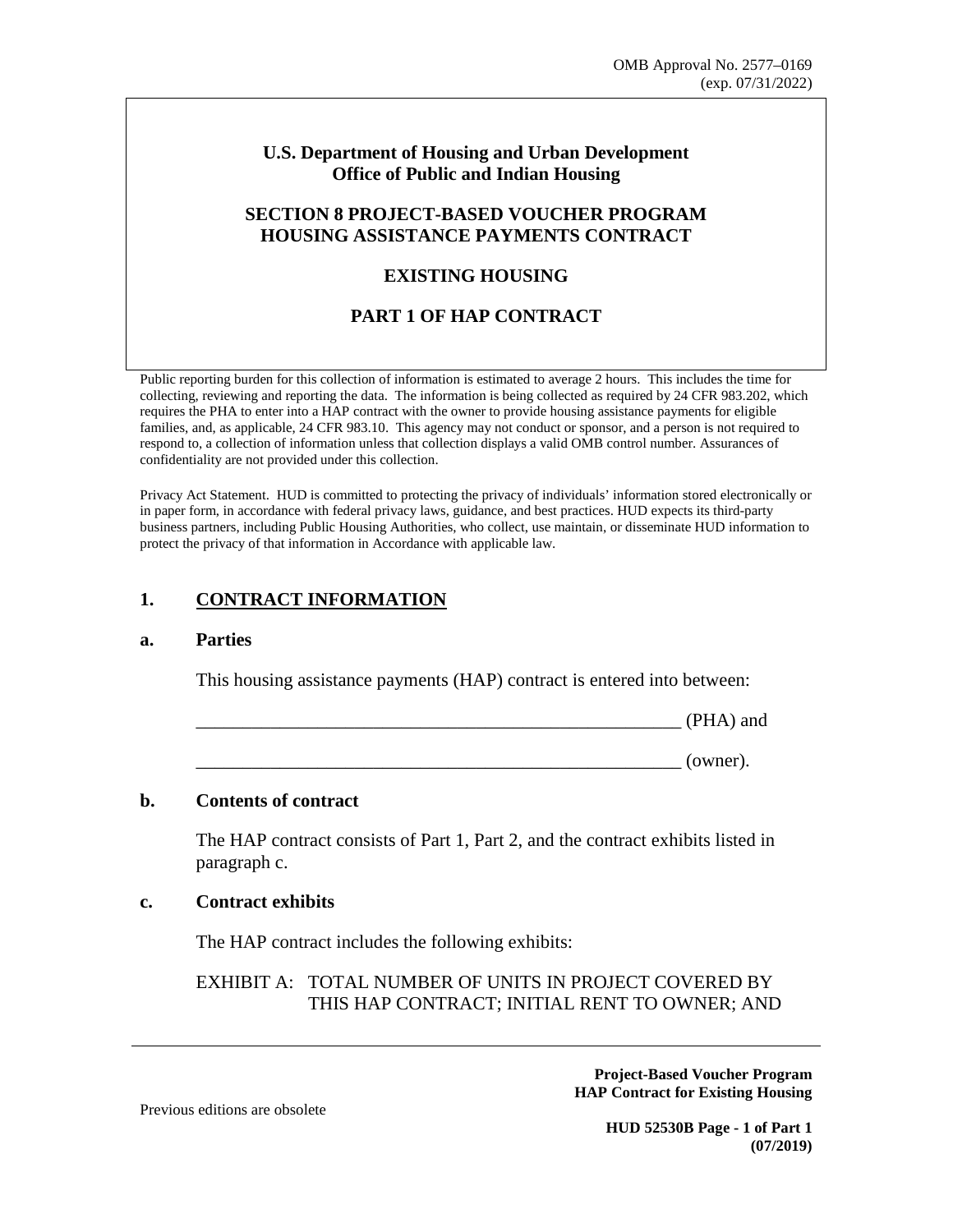DESCRIPTION OF THE CONTRACT UNITS. (See 24 CFR 983.203 for required items.)

- EXHIBIT B: SERVICES, MAINTENANCE AND EQUIPMENT TO BE PROVIDED BY THE OWNER WITHOUT CHARGES IN ADDITION TO RENT TO OWNER
- EXHIBIT C: UTILITIES AVAILABLE IN THE CONTRACT UNITS, INCLUDING A LISTING OF UTILITIY SERVICES TO BE PAID BY THE OWNER (WITHOUT CHARGES IN ADDITION TO RENT TO OWNER) AND UTILITIES TO BE PAID BY THE TENANTS
- EXHIBIT D: FEATURES PROVIDED TO COMPLY WITH PROGRAM ACCESSIBILITY FEATURES OF SECTION 504 OF THE REHABILITATION ACT OF 1973

## ADDITIONAL EXHIBITS

## **d. Effective date and term of the HAP contract**

## **1. Effective date**

- a. The PHA may not enter into a HAP contract for any contract unit until the PHA (or an independent entity, as applicable) has determined that the unit meets the PBV inspection requirements.
- b. For all contract units, the effective date of the HAP contract is:
- c. The term of the HAP contract begins on the effective date.

\_\_\_\_\_\_\_\_\_\_\_\_\_\_\_\_\_\_\_\_\_\_\_\_\_\_\_\_\_\_\_\_.

\_\_\_\_\_\_\_\_\_\_\_\_\_\_\_\_\_\_\_\_\_\_\_\_\_\_\_\_\_\_\_\_.

# **2. Length of initial term**

- a. Subject to paragraph 2.b, the initial term of the HAP contract for all contract units is:
- b. The initial term of the HAP contract may not be less than one year, nor more than twenty years.

## **3. Extension of term**

**Project-Based Voucher Program HAP Contract for Existing Housing** 

Previous editions are obsolete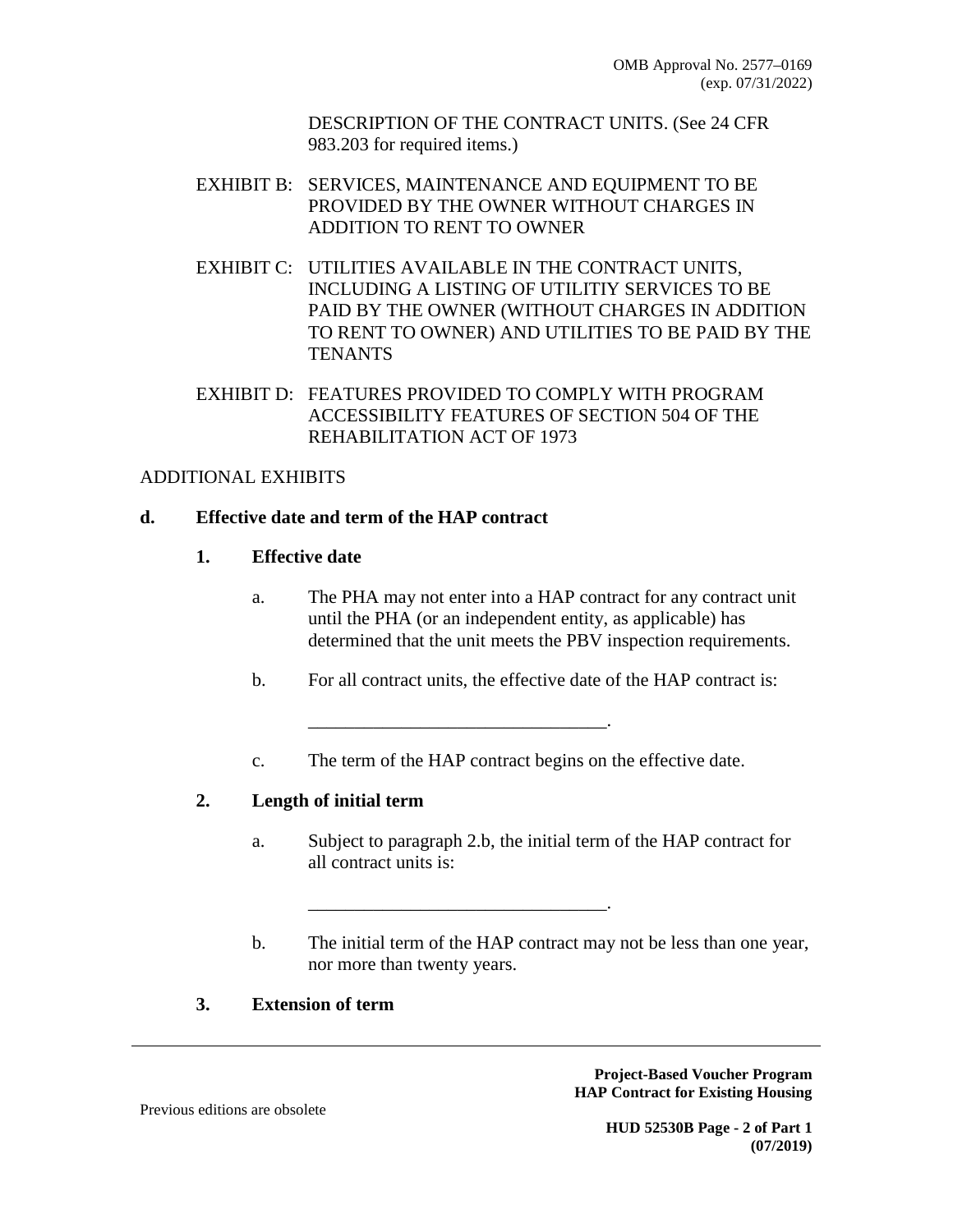The PHA and owner may agree to enter into an extension of the HAP contract at the time of initial HAP contract execution, or any time prior to expiration of the contract. Any extension, including the term of such extension, must be in accordance with HUD requirements. A PHA must determine that any extension is appropriate to achieve long-term affordability of the housing or expand housing opportunities.

# **4. Requirement for sufficient appropriated funding**

- a. The length of the initial term and any extension term shall be subject to availability, as determined by HUD, or by the PHA in accordance with HUD requirements, of sufficient appropriated funding (budget authority), as provided in appropriations acts and in the PHA's annual contributions contract (ACC) with HUD, to make full payment of housing assistance payments due to the owner for any contract year in accordance with the HAP contract.
- b. The availability of sufficient funding must be determined by HUD or by the PHA in accordance with HUD requirements. If it is determined that there may not be sufficient funding to continue housing assistance payments for all contract units and for the full term of the HAP contract, the PHA has the right to terminate the HAP contract by notice to the owner for all or any of the contract units. Such action by the PHA shall be implemented in accordance with HUD requirements.

### **e. Occupancy and payment**

### **1. Payment for occupied unit**

During the term of the HAP contract, the PHA shall make housing assistance payments to the owner for the months during which a contract unit is leased to and occupied by an eligible family. If an assisted family moves out of a contract unit, the owner may keep the housing assistance payment for the calendar month when the family moves out ("move-out month"). However, the owner may not keep the payment if the PHA determines that the vacancy is the owner's fault.

### **2. Vacancy payment**

THE PHA HAS DISCRETION WHETHER TO INCLUDE THE VACANCY PAYMENT PROVISION (PARAGRAPH e.2), OR TO STRIKE THIS PROVISION FROM THE HAP CONTRACT FORM.

> **Project-Based Voucher Program HAP Contract for Existing Housing**

Previous editions are obsolete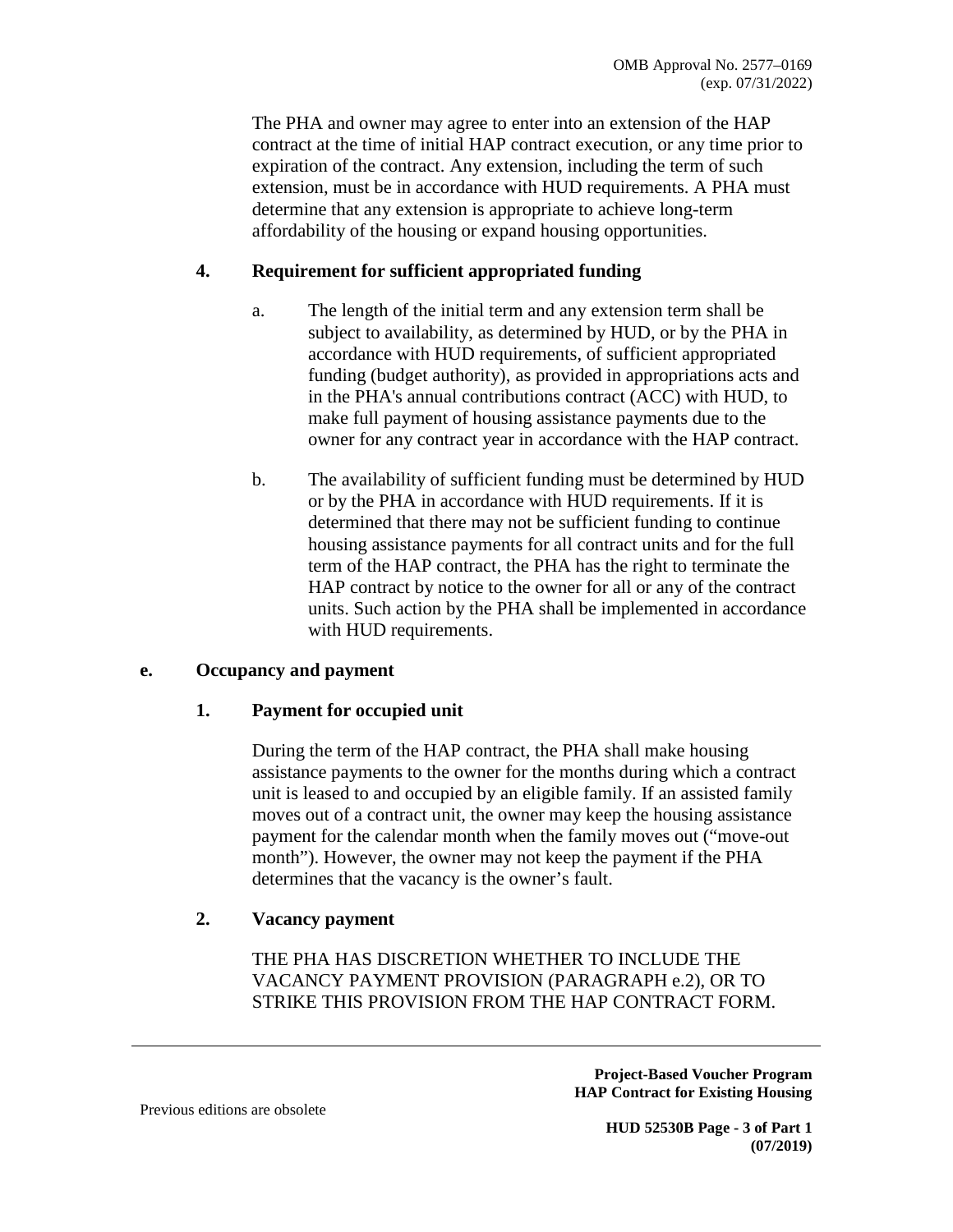- a. If an assisted family moves out of a contract unit, the PHA may provide vacancy payments to the owner for a PHA-determined vacancy period extending from the beginning of the first calendar month after the move-out month for a period not exceeding two full months following the move-out month.
- b. The vacancy payment to the owner for each month of the maximum two-month period will be determined by the PHA, and cannot exceed the monthly rent to owner under the assisted lease, minus any portion of the rental payment received by the owner (including amounts available from the tenant's security deposit). Any vacancy payment may cover only the period the unit remains vacant.
- c. The PHA may make vacancy payments to the owner only if:
	- 1. The owner gives the PHA prompt, written notice certifying that the family has vacated the unit and the date when the family moved out (to the best of the owner's knowledge and belief);
	- 2. The owner certifies that the vacancy is not the fault of the owner and that the unit was vacant during the period for which payment is claimed;
	- 3. The owner certifies that it has taken every reasonable action to minimize the likelihood and length of vacancy; and
	- 4. The owner provides any additional information required and requested by the PHA to verify that the owner is entitled to the vacancy payment.
- d. The PHA must take every reasonable action to minimize the likelihood and length of vacancy.
- e. The owner may refer families to the PHA and recommend selection of such families from the PHA waiting list for occupancy of vacant units.
- f. The owner must submit a request for vacancy payments in the form and manner required by the PHA and must provide any information or substantiation required by the PHA to determine the

**Project-Based Voucher Program HAP Contract for Existing Housing**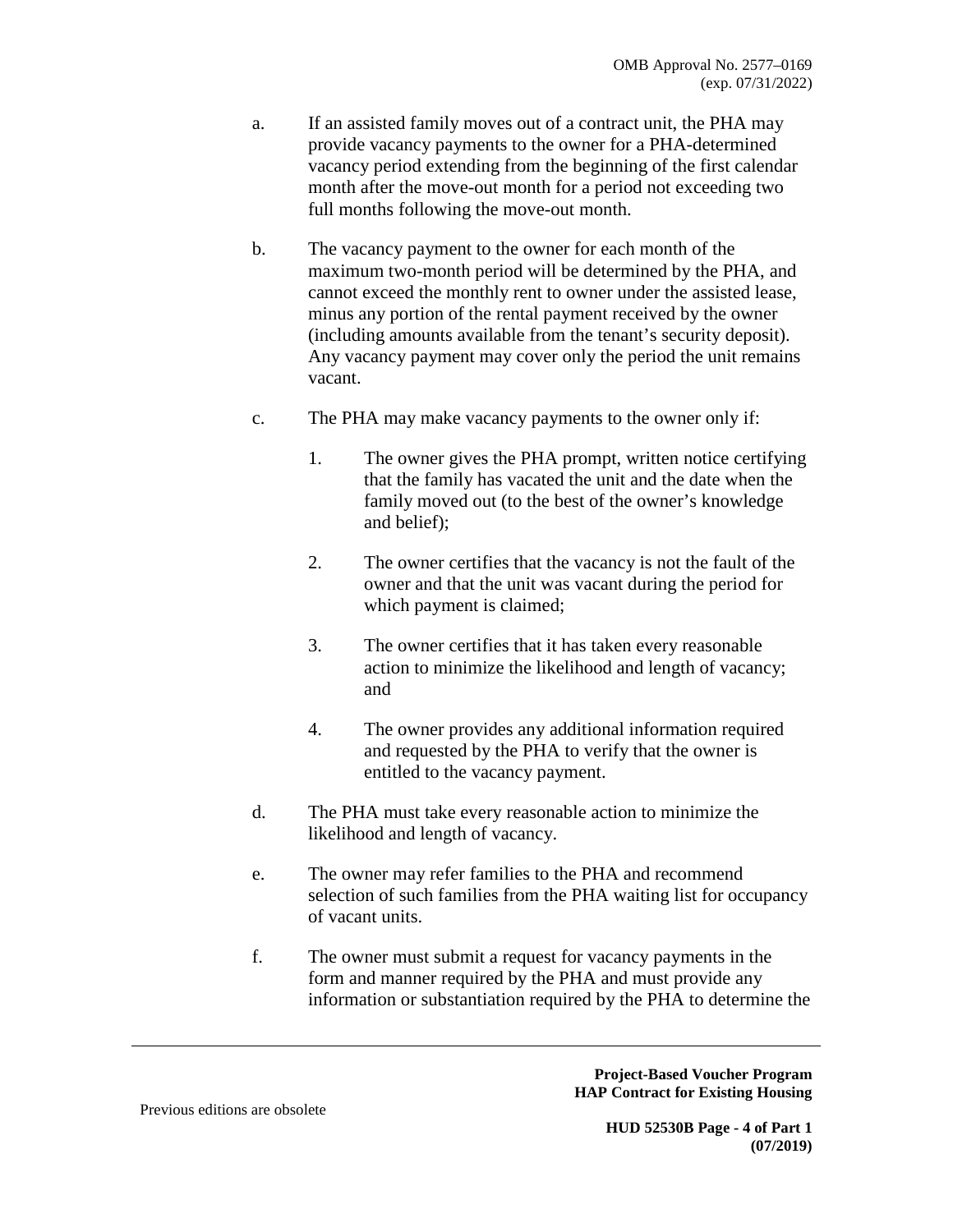amount of any vacancy payments.

## **3. PHA is not responsible for family damage or debt to owner**

Except as provided in this paragraph e (Occupancy and Payment), the PHA will not make any other payment to the owner under the HAP contract. The PHA will not make any payment to the owner for any damages to the unit, or for any other amounts owed by a family under the family's lease.

## **f. Income-mixing requirement**

- 1. Except as provided in paragraphs f.2 through f.5 below, the PHA will not make housing assistance payments under the HAP contract for more than the greater of 25 units or 25 percent of the total number of dwelling units (assisted or unassisted) in any project. The term "project" means a single building, multiple contiguous buildings, or multiple buildings on contiguous parcels of land assisted under this HAP contract.
- 2. The limitation in paragraph f.1 does not apply to single-family buildings.
- 3. In referring eligible families to the owner for admission to the number of contract units in any project exceeding the 25 unit or 25 percent limitation under paragraph f.1, the PHA shall give preference to elderly families or to families eligible for supportive services, for the number of contract units designated for occupancy by such families. The owner shall rent the designated number of contract units to such families referred by the PHA from the PHA waiting list.
- 4. Up to the greater of 25 units or 40 percent of units (instead of the greater of 25 units or 25 percent of units) in a project may be project-based if the project is located in a census tract with a poverty rate of 20 percent or less.
- 5. Units that were previously subject to certain federal rent restrictions or receiving another type of long-term housing subsidy provided by HUD do not count toward the income-mixing requirement if, in the five years prior to issuance of the Request for Proposal or notice of owner selection (for projects selected based on a prior competition or without competition), the unit received one of the forms of HUD assistance or was under a federal rent restriction as described in f.6 and f.7, below.
- 6. The following specifies the number of contract units (if any) that received one of the following forms of HUD assistance (enter the number of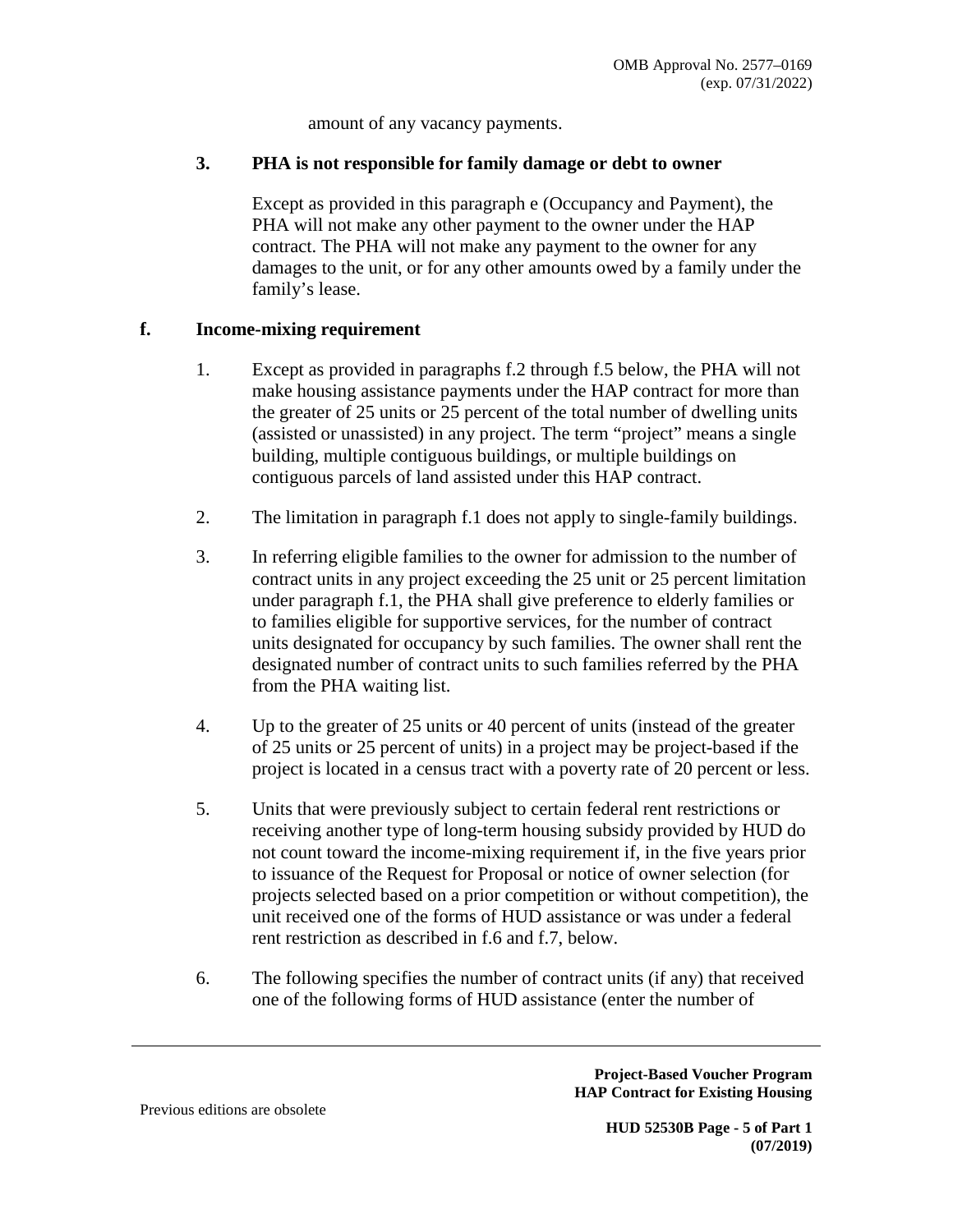contract units in front of the applicable form of assistance):

- Public Housing or Operating Funds;
- \_\_\_ Project-Based Rental Assistance (including Mod Rehab and Mod Rehab Single-Room Occupancy);
- Housing for the Elderly (Section 202 or the Housing Act of 1959);
- Housing for Persons with Disabilities (Section 811 of the Cranston-Gonzalez Affordable Housing Act);
- Rent Supplement Program;
- Rental Assistance Program;
- Flexible Subsidy Program.

The following total number of contract units received a form of HUD  $\Box$  If all of the units in the project received such assistance, you may skip sections g.7 and g.8, below. assistance listed above: 0

- 7. The following specifies the number of contract units (if any) that were under any of the following federal rent restrictions (enter the number of contract units in front of the applicable type of federal rent restriction):
	- Section 236;
	- Section  $221(d)(3)$  or (d)(4) BMIR (below-market interest rate);
	- Housing for the Elderly (Section 202 or the Housing Act of 1959);
	- Housing for Persons with Disabilities (Section 811 of the Cranston-Gonzalez Affordable Housing Act);
	- Flexible Subsidy Program.

The following total number of contract units were subject to a federal rent  $\Gamma$  is the list of the list of the stated above:  $\Gamma$ units in the project were subject to a federal rent restriction, you may skip section g.8, below. restriction listed above: 0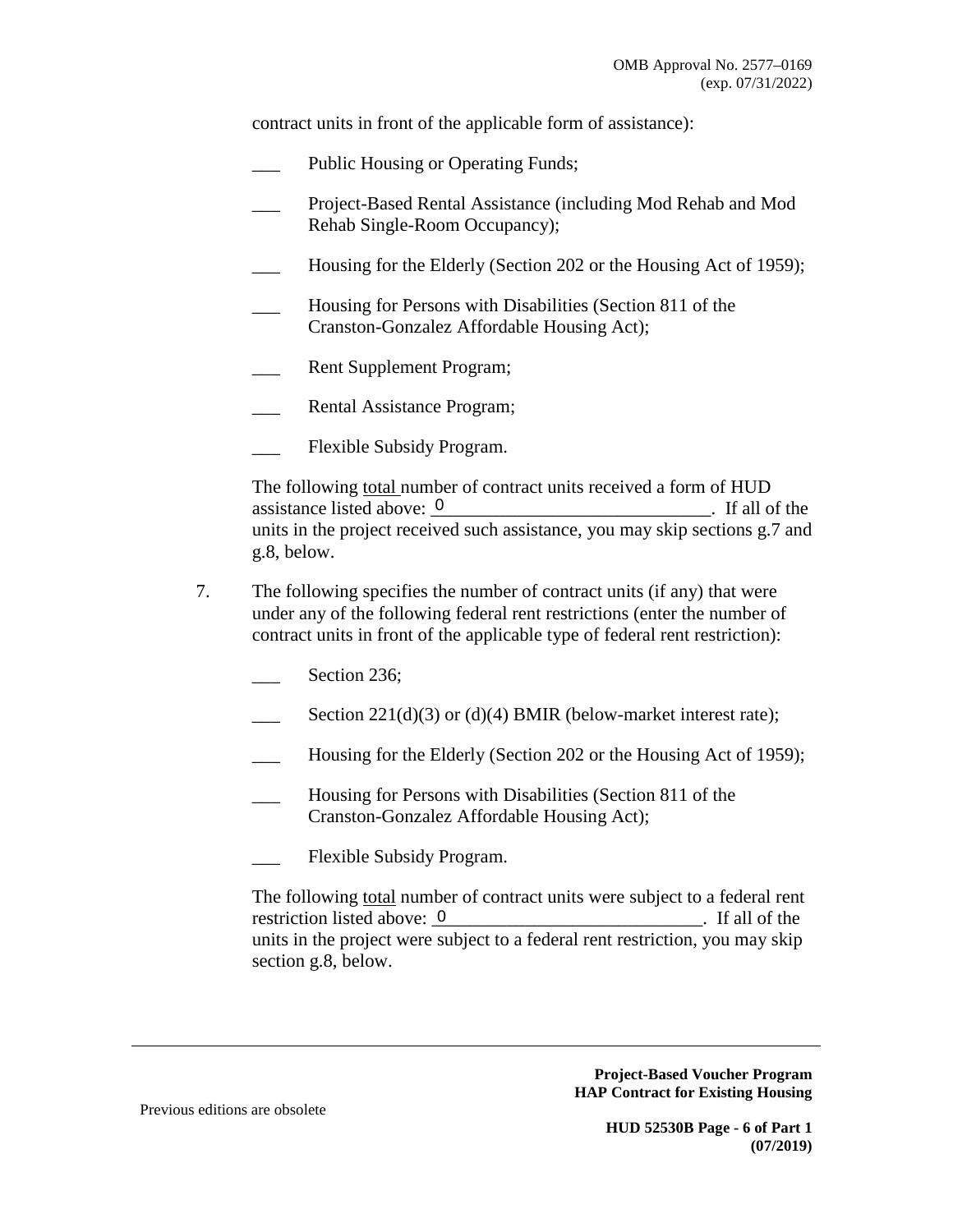- 8. The following specifies the number of contract units (if any) designated for occupancy by elderly families or by families eligible for supportive services:
	- a. Place a check mark here \_\_\_ if any contract units are designated for occupancy by elderly families; The following number of contract units shall be rented to elderly families:

\_\_\_\_\_\_\_\_\_\_\_\_\_\_\_\_\_\_\_\_\_\_\_\_\_\_\_\_\_\_\_\_\_\_\_\_\_\_\_\_\_\_\_.

b. Place a check mark here <u>equility</u> if any contract units are designated for occupancy by families eligible for supportive services. The following number of contract units shall be rented to families eligible for supportive services:

\_\_\_\_\_\_\_\_\_\_\_\_\_\_\_\_\_\_\_\_\_\_\_\_\_\_\_\_\_\_\_\_\_\_\_\_\_\_\_\_\_\_\_.

9. The PHA and owner must comply with all HUD requirements regarding income mixing.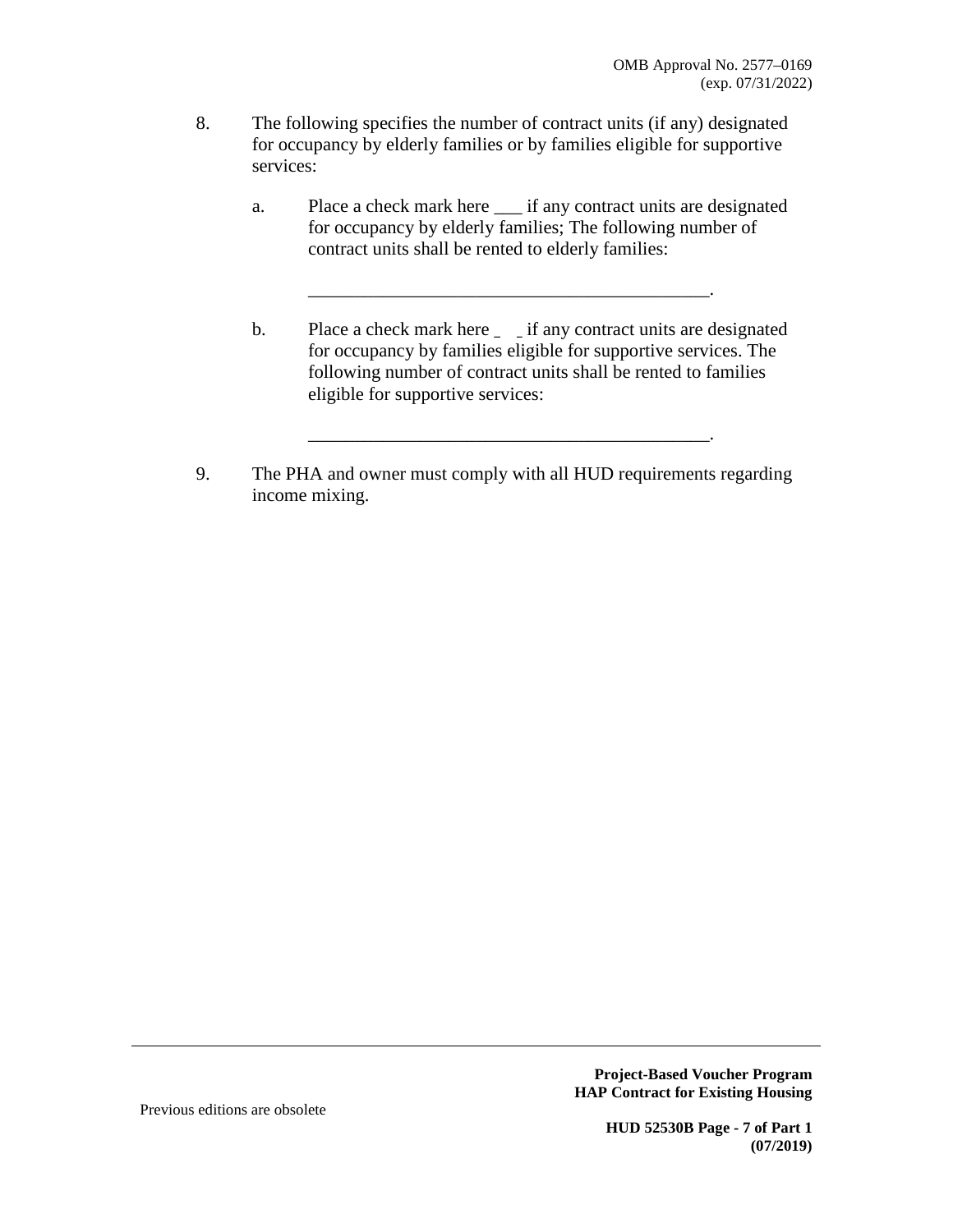### **EXECUTION OF HAP CONTRACT FOR EXISTING HOUSING**

# **PUBLIC HOUSING AGENCY (PHA)**

#### **Name of PHA (Print)**

By:

Signature of authorized representative

Name and official title (Print)

Date

**OWNER** 

**Name of Owner (Print)**

By:

Signature of authorized representative

Name and official title (Print)

Date

**Project-Based Voucher Program HAP Contract for Existing Housing** 

Previous editions are obsolete

**HUD 52530B Page - 8 of Part 1 (07/2019)**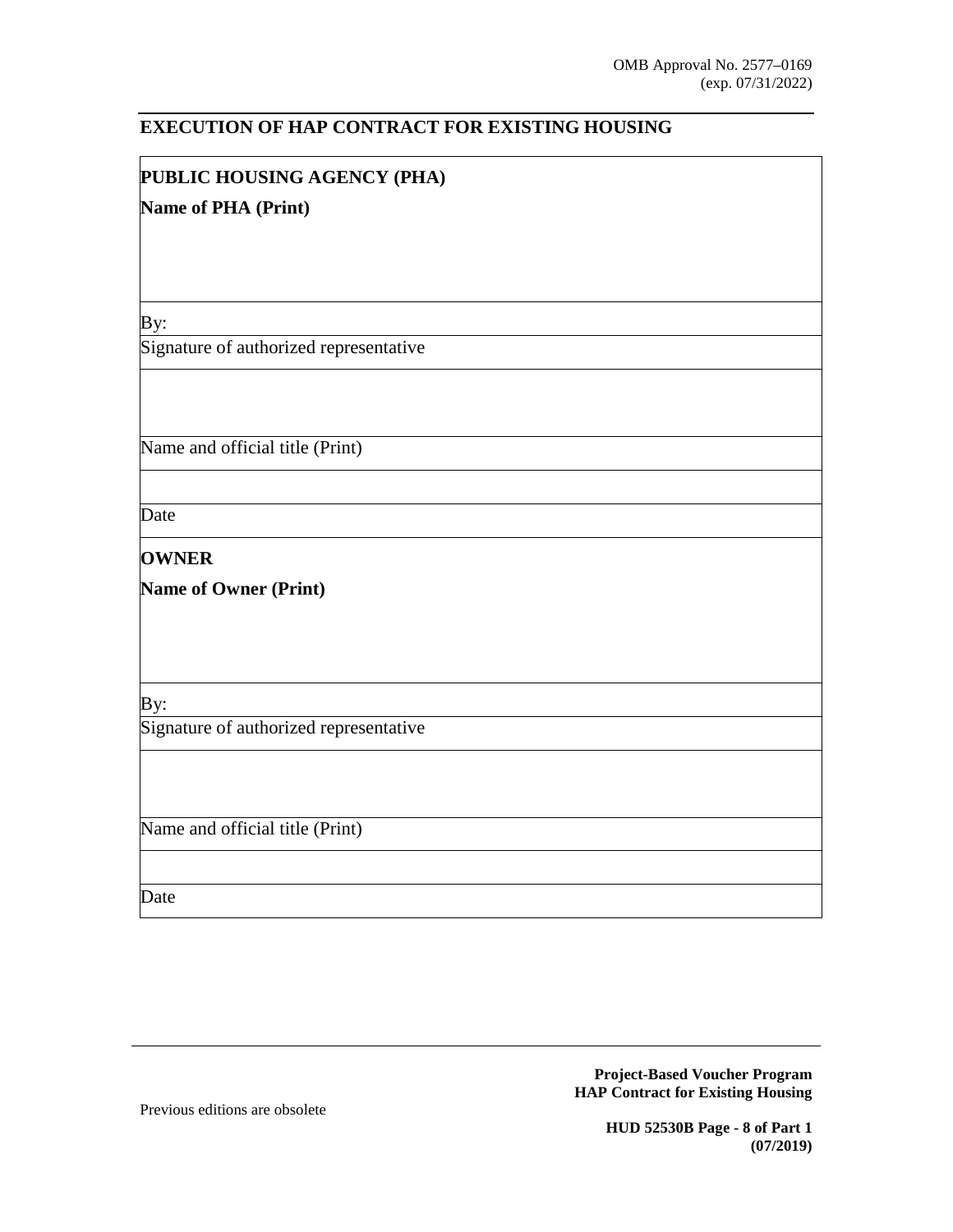# **ADDENDUM TO THE SECTION 8 PROJECT-BASED VOUCHER PROGRAM HOUSING ASSISTANCE PAYMENTS CONTRACT – EXISTING HOUSING**

## **FOR PROJECT-BASED CERTIFICATE CONVERSIONS TO PROJECT-BASED VOUCHERS**

**Purpose:** This addendum must only be used when an expiring project-based certificate (PBC) HAP contract is renewed or extended (hereinafter, renewed) under the projectbased voucher (PBV) program pursuant to section 6904 of the Troop Readiness, Veterans' Care, Katrina Recovery, and Iraq Accountability Appropriations Act, 2007, Pub. L. No. 110-28, as implemented in HUD regulations at 24 CFR §983.10.

**Renewal Process:** Upon the request of the owner, the PHA may, at its sole discretion, renew an expiring PBC contract under the PBV program for an initial renewal term of not less than one year and not more than twenty years, subject to the availability of sufficient appropriated funding. The PHA must determine, within one year before expiration of the PBC contract, that renewal of the contract under the PBV program is appropriate to continue providing affordable housing for low-income families. The renewal is effectuated by executing this addendum along with the PBV Existing Housing HAP Contract.

**HUD Requirements:** The owner must comply with all HUD requirements, as stated in the PBV Existing Housing HAP Contract. This addendum must be interpreted and implemented in accordance with all statutory requirements, and with all HUD requirements, including any amendments or changes in HUD requirements.

**Renewal Rents:** Initial and re-determined rents for a PBC contract renewed under the PBV program shall be established in accordance with HUD requirements, including 24 CFR part 983, subpart G—Rent to Owner.

### **Provisions Not Applicable to PBC Contracts Renewed Under the PBV Program**:

The following regulatory provisions do not apply to PBC contracts renewed under the PBV program: 24 CFR §983.51 concerning owner proposal selection procedures, 24 CFR §983.56 concerning income-mixing requirements, and 24 CFR §983.57(b)(1) concerning site selection standards. Additionally, Section 8(o)(13)(C) of the 1937 Act - Consistency with PHA Plans and Other Goals, does not apply to PBC contracts renewed under the PBV program.

> **Project-Based Voucher Program HAP Contract for Existing Housing**

Previous editions are obsolete

**HUD 52530B Page - 9 of Part 1 (07/2019)**